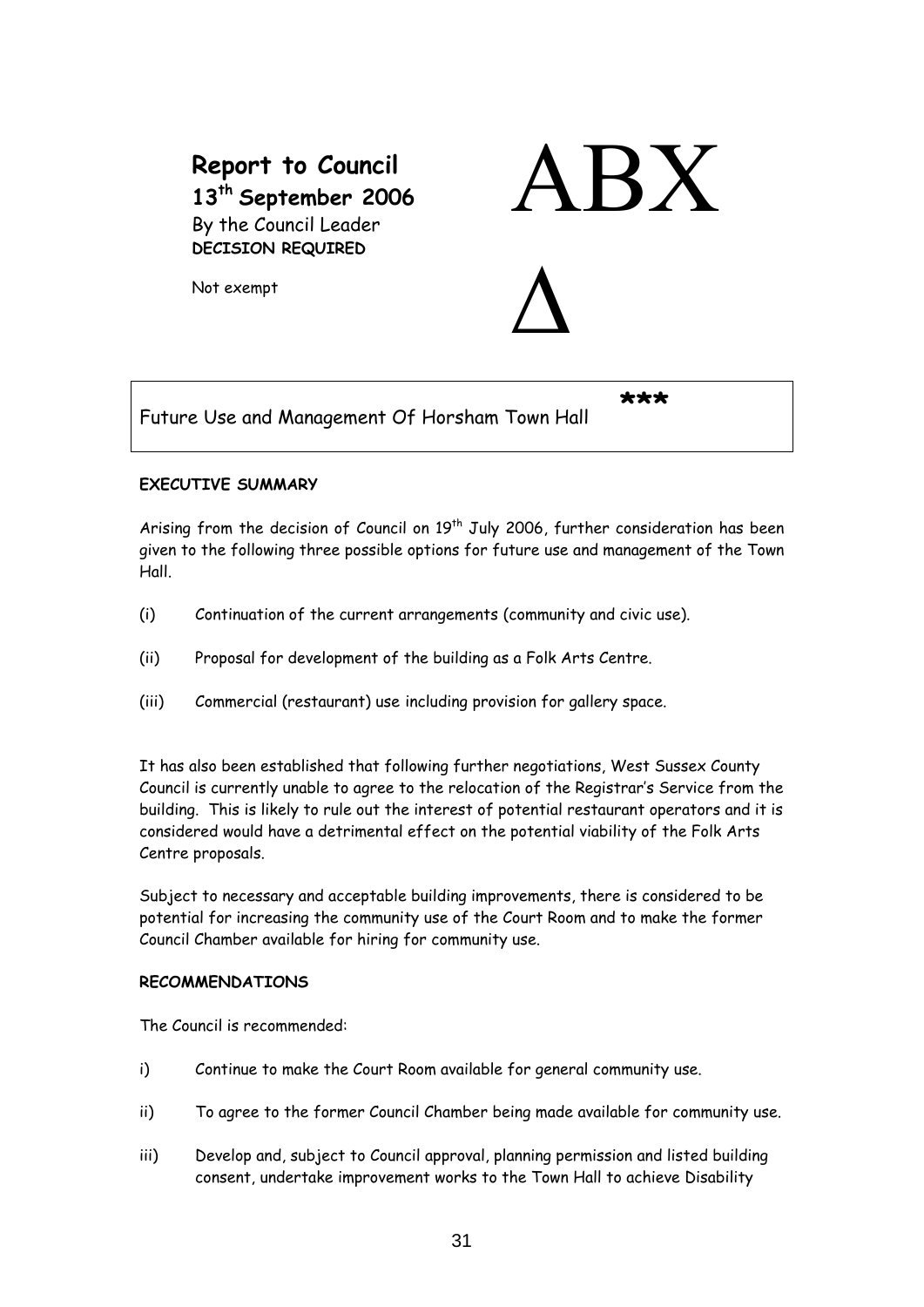Discrimination Act compliance and to make it more attractive.

(iv) Review management and marketing arrangements with a view to achieving a substantial improvement in use and income.

## **REASONS FOR RECOMMENDATIONS**

i) to iv) To establish appropriate future use and management arrangements for Horsham Town Hall.

| <b>Background papers</b> | Consultation                 | Wards affected | Contact           |  |  |
|--------------------------|------------------------------|----------------|-------------------|--|--|
| Previous reports         | Chief Executive,             | Denne          | Jim Gee Ext. 5260 |  |  |
| Town Hall Files          | Director of Resources,       |                |                   |  |  |
|                          | Council Sec. & Solicitor,    |                |                   |  |  |
|                          | Property & Estates Surveyor, |                |                   |  |  |
|                          | Principal Building Surveyor, |                |                   |  |  |
|                          | West Sussex County Council,  |                |                   |  |  |
|                          | Denne, Forest and Trafalgar  |                |                   |  |  |
|                          | Neighbourhood Councils.      |                |                   |  |  |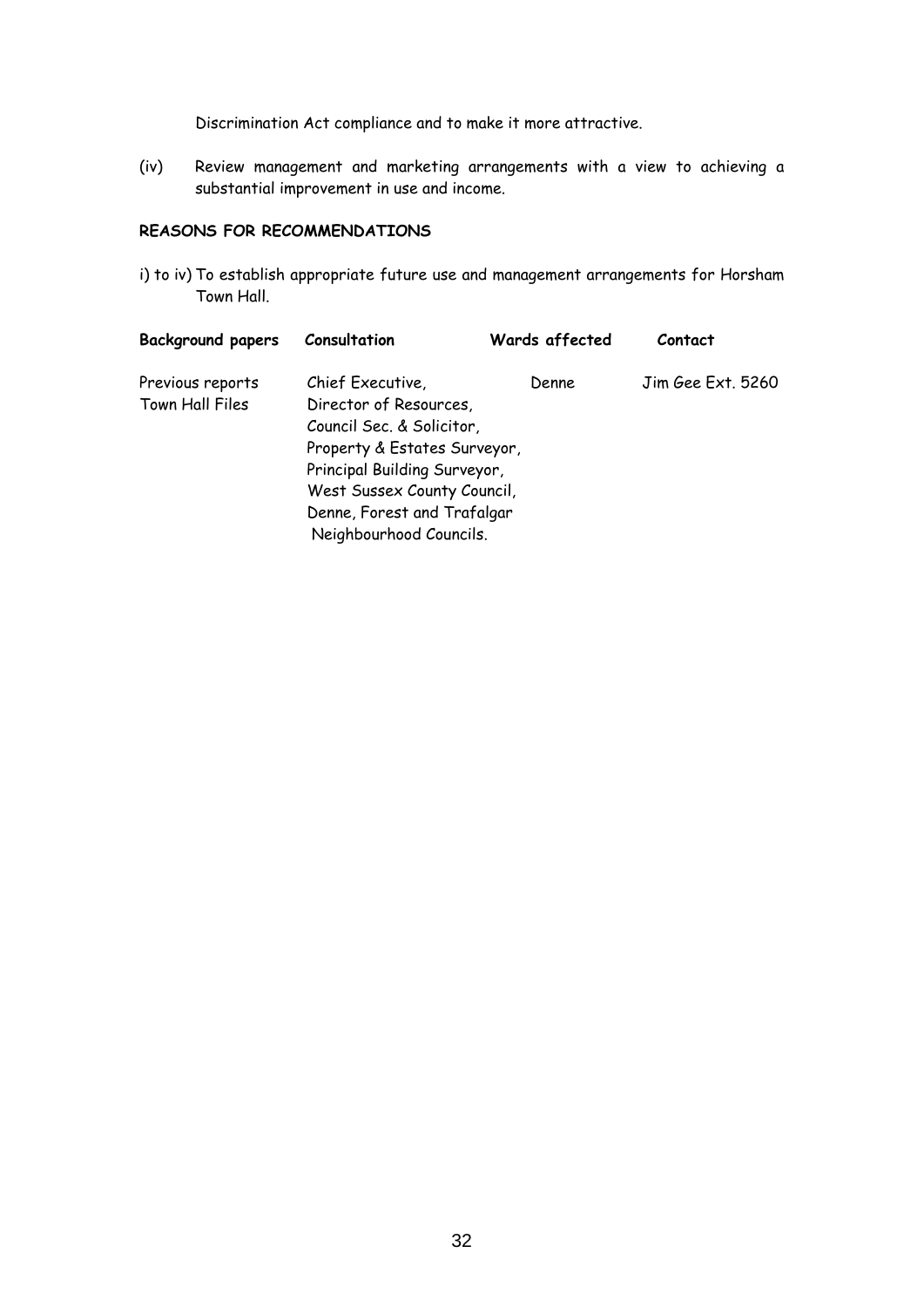## **BACKGROUND INFORMATION**

#### 1 **INTRODUCTION**

- 1.1 Further to the decision of Council on 19<sup>th</sup> July 2006 (Minute C0/32 refers), this report examines options for future use and management of Horsham Town Hall. Three options are considered:-
	- (i) Continuation of the current arrangements (community and civic use).
	- (ii) Proposal for development of the building as a Folk Arts Centre.
	- (iii) Commercial (restaurant) use including provision for gallery space.

#### **Statutory background**

1.2 Ss 132 and 111, of the Local Government Act 1972.

## **Relevant Government policy**

1.3 Not applicable.

#### **Relevant Council policy**

1.4 Managing our Resources, Bringing People Together

#### **Background/Actions taken to date**

- 1.5 The Cabinet Member for Leisure and Cultural Services established an Old Town Hall Advisory Group in April 2005 to consider the existing use of the Old Town Hall and to make recommendations to him as to its future operation.
- 1.6 As part of the Advisory Group's deliberations, proposals for schemes to operate the Old Town Hall were invited from organisations/groups, who had previously expressed an interest. Four proposals were originally submitted to the Advisory Group, which were reduced to two after the Blue Flash Music Trust entered into a combined bid with the Folk Group and the Enterprise Centre withdrew their plans. The two remaining proposals were:
	- The Horsham Folk Arts Centre
	- The Horsham Creative Arts Centre
- 1.7 In the report to Cabinet of 30th March 2006, it was noted that the Old Town Hall Advisory Group made the following recommendations to the Cabinet Member:

1. That the Folk Arts Centre proposal should be the preferred scheme for the future use of the Old Town Hall with the following conditions:

i) That a feasibility study should be undertaken to establish long term viability of the proposal.

ii) That the scheme should include appropriate day time use of the ground floor to ensure added vitality to the town centre.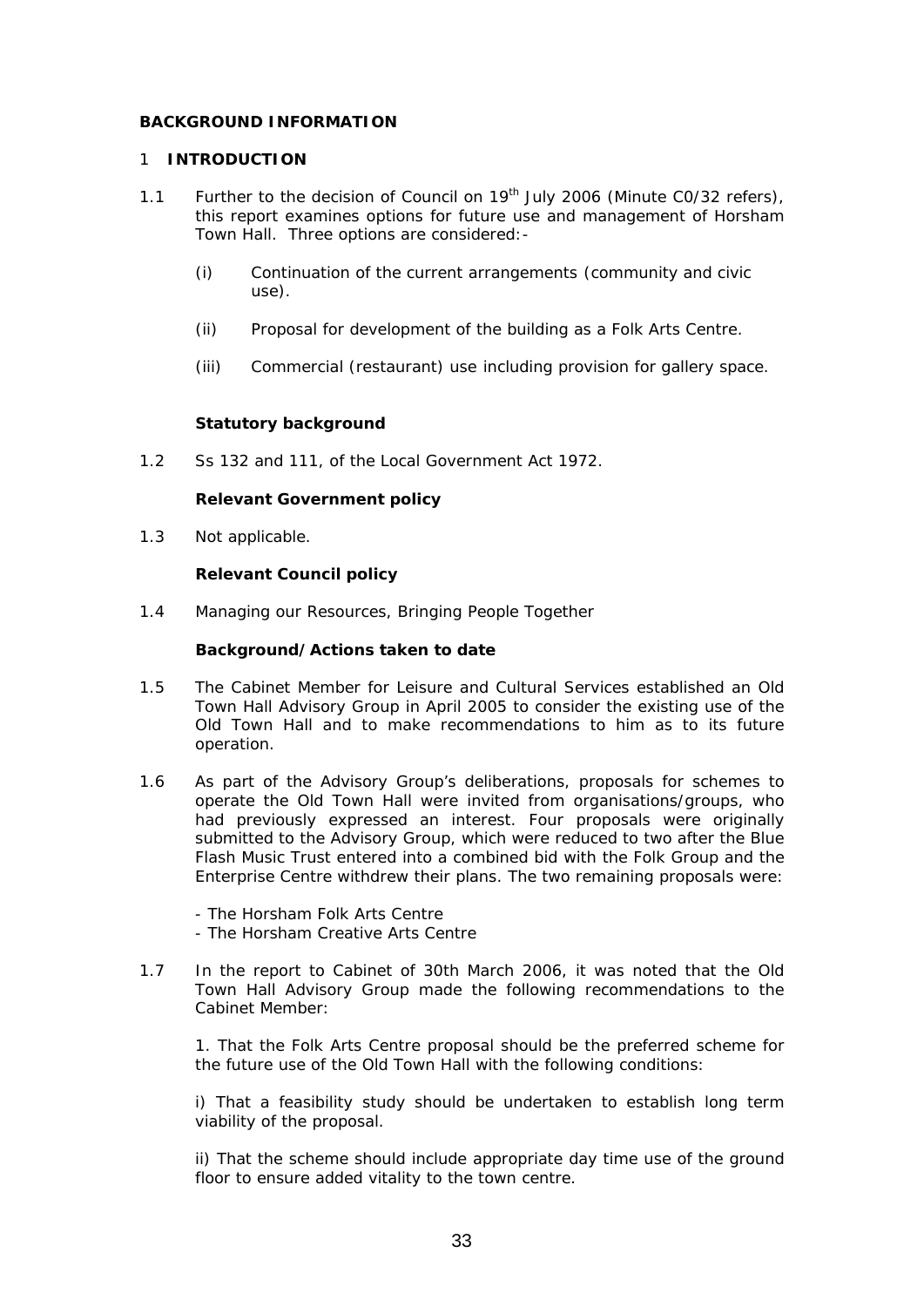iii) That the proposal should be compatible with the Registrars' continued use of accommodation at the Old Town Hall (at least in the short term).

iv) That more details be provided on how set up costs would be raised from the list of possible grant aid/sponsors identified for the project.

2. That the Council seeks to relocate the Registrar as soon as is practicable so that full community use of the Old Town Hall is possible and so that it is not necessary to compromise on the preferred use of and alteration to the Old Town Hall.

- 1.8 At the meeting on 30th March, Cabinet decided to defer consideration of the future of the Old Town Hall until a later meeting, to allow for officers to further investigate commercial options. As a result, local commercial letting agents have advised that in their view, there is likely to be considerable interest in the commercial potential of the building for uses such as bar or restaurant and that rental income of around £60,000 per annum could be anticipated.
- 1.9 Subsequently, a report on the Town Hall was considered at Cabinet on 29<sup>th</sup> June 2006; then in considering the recommendations of Cabinet, Council on 19<sup>th</sup> July 2006, resolved as follows: -
	- (i) That the Cabinet examines further the granting of a commercial lease to an appropriate restaurant operator to occupy the Town Hall on the basis of terms in line with those suggested in the report and, furthermore, that a future occupier should make provision for gallery space within the facility.
	- (ii) That, in parallel with (i) above, The Folk Arts Centre proposal be examined further and in more detail.
	- (iii) That discussions continue with the Registrar's Service to relocate them from the Old Town Hall to a new location as soon as possible.
	- (iv) That, in parallel with (i) above, general community and civic use be examined further and in more detail.
	- (v) That a report be laid before Council examining both the proposed and existing public use and financial costs of options (i), (ii), (iii) and (iv), as set out above.

## 2. **DETAILS**

#### 2.1 **Current use/occupation of the Town Hall is as follows:-**

- Ground Floor: 2 offices and waiting area occupied by Registrars (under a lease to WSCC). Court Room available for hire for a range of uses (e.g. sales, meetings, exhibitions etc). Court Room holds up to 100 people. Kitchen (linked to Court Room).
- First Floor: Marriage room (used by Registrars under a licence to WSCC). Former Council Chamber and small kitchen (occupied by Theatre 48 under a licence currently due to be vacated at the end of September 2006).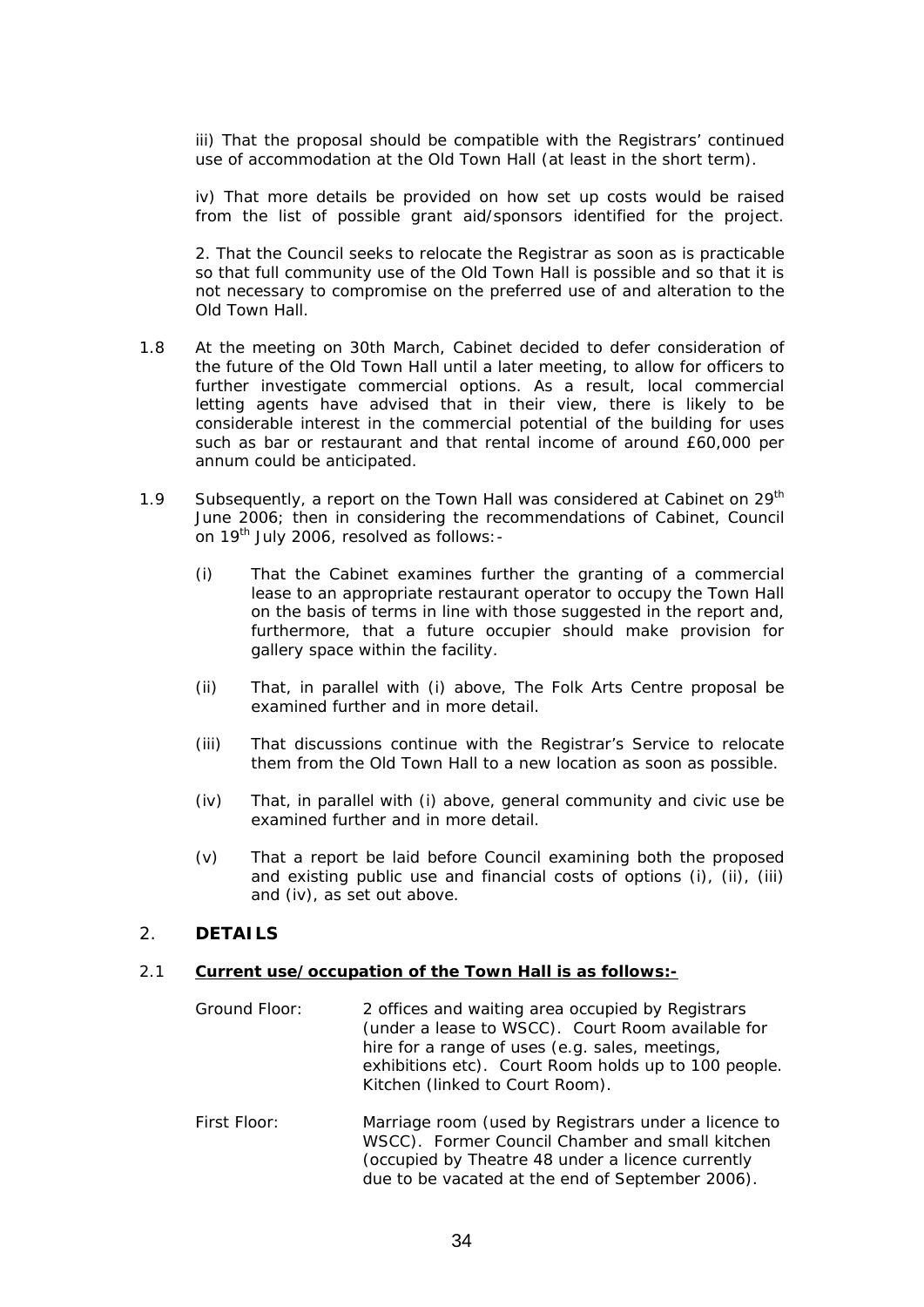| Basement: | Former cells used for storage (half by HDC, half by |
|-----------|-----------------------------------------------------|
|           | Theatre 48 under their licence). Strong Room        |
|           | (currently used by HDC for document storage). Plant |
|           | Room. Cleaners Store. Male and Female Toilets       |
|           | (accessed by steep stone staircase).                |

- 2.2 This mixed range of uses allows that there is public access to some parts of the building at times when the Registrar's Service is operating and also at other times when weddings/civil partnership ceremonies are booked and at times when the Court Room is booked for public events (e.g. sales, exhibitions).
- 2.3 The Registrar's opening hours are:

Mondays 10 am  $-$  1 pm, 2pm  $-$  4pm Tuesdays 10 am – 1 pm Wednesday 10 am – 1 pm Thursdays 10 am – 1 pm Fridays 10 am  $-$  1 pm, 2pm  $-$  4pm Saturday mornings for Weddings: 10 am. – 12 noon

## Court Room Usage

- 2.4 There has been a decline over the last 5-6 years in the usage of the Court Room, this has mainly been due to a reduction in the number of weekly markets, (i.e. the W.I. Market and Friday market), and some other regular hirers (e.g. Civil Service Retirement Fellowship). Over the last 12 months, usage equates to an average of 20 half day hires per month, which represents less than 25% of total potential occupancy (based upon potential use of 12 "half day" plus 6 evening hires per week). This space is currently under-utilised and has the capacity to accommodate further use.
- 2.5 Hire charges for the use of the Court Room are as follows:-

|                               | <b>Charges</b> |                     |         |  |
|-------------------------------|----------------|---------------------|---------|--|
|                               | 2006/07        |                     |         |  |
|                               | Half           | Full Day<br>Evening |         |  |
|                               | Day            |                     |         |  |
| Monday to Friday & Sunday     |                |                     |         |  |
| <b>Meetings</b>               | £23.70         | £32.30              | £48.45  |  |
| Sales and Exhibitions         | £37.70         | £51.65              | £70.50  |  |
| Commercial including auctions | £77.50         | £105.00             | £156.10 |  |
|                               |                |                     |         |  |
| Saturday                      |                |                     |         |  |
| <b>Meetings</b>               | £36.05         |                     | £65.70  |  |
| Sales & Exhibitions           | £55.45         |                     | £93.10  |  |
| Commercial including auctions | £104.20        |                     | £209.90 |  |

Research undertaken on behalf of the Town Hall Advisory Group identified that these charges generally compared favourably with hire charges for other general purpose halls in and around Horsham.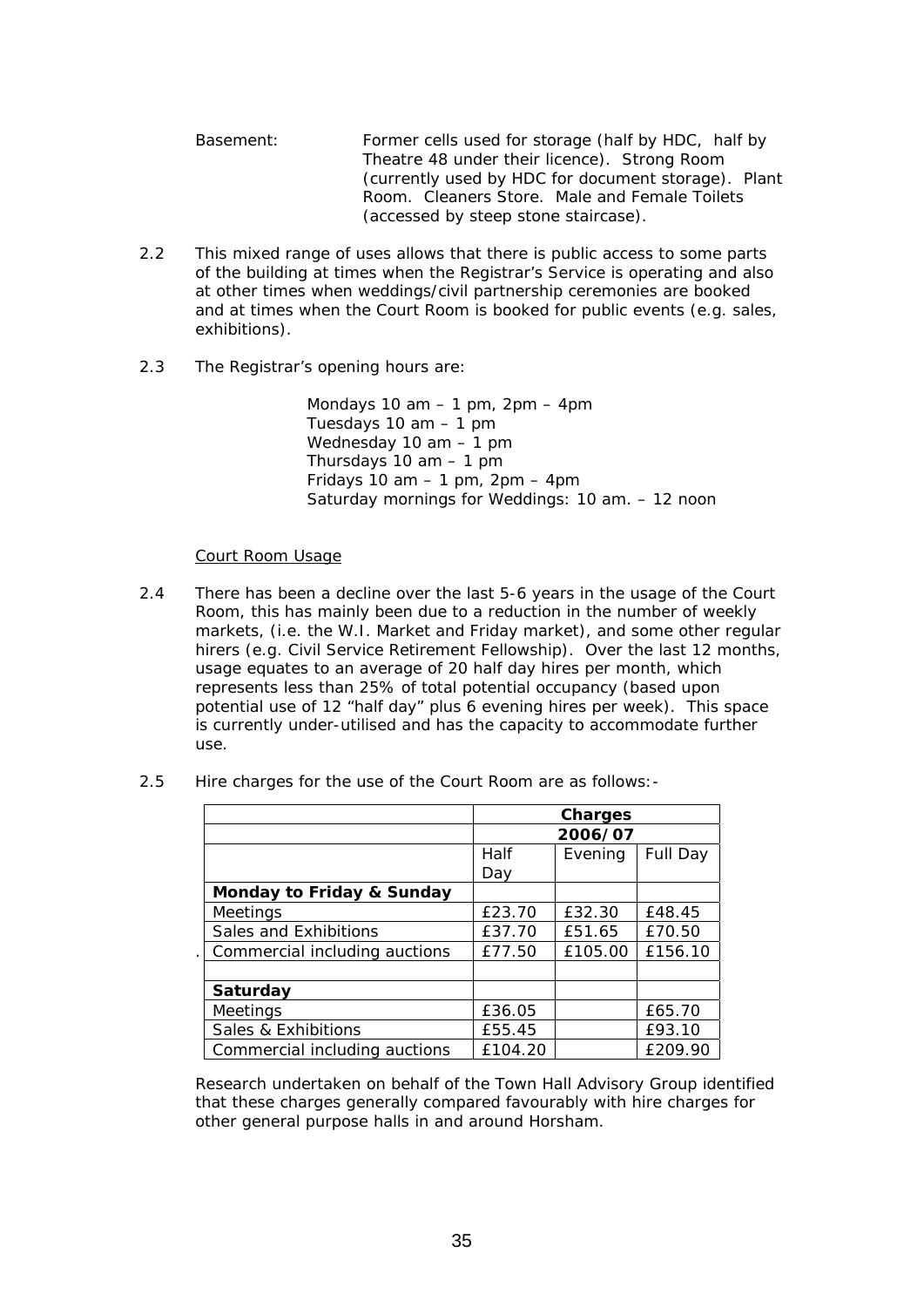#### Former Council Chamber

2.6 The former Council Chamber will become vacant by the end of September 2006 following the departure of Theatre 48. Thus, it will be available for other uses.

## Financial Information

2.7 The net revenue position of the Town Hall for 2005/06 and 2006/07 (budget) is shown below. 35% of the net expenditure is financed from the Special Charge.

|                                       | 2005/6    | 2006/7        |  |  |
|---------------------------------------|-----------|---------------|--|--|
|                                       | Actual    | <b>Budget</b> |  |  |
|                                       |           |               |  |  |
| <b>Operational and Staffing Costs</b> | 56.424    | 59.710        |  |  |
| Rental Income (Theatre 48 & WSCC)     | (20, 449) | (8,050)       |  |  |
| Court Room Hire Income *Misc.         | (14,699)  | (10,000)      |  |  |
| <b>Net Expenditure (Surplus)</b>      | 21.276    | 41,660        |  |  |

- Notes: <sup>1</sup> Rental income for 2005/6 includes backdated service charges to WSCC in respect of the Registrar's accommodation, which generated exceptional income of around £10,000.
- 2.8 There is also a budget of £15,000 for internal re-decoration in the 2006/7 Repair and Renewals Programme. The 2006/7 Capital Programme includes a budget of £207,000 for Town Hall Improvements. This is based on a preliminary improvement scheme for the ground floor, which was developed in 2004; further details are provided at 2.1.6 below.

## Access Issues

2.9 At present, the Town Hall does not meet all of the requirements of the Disability Discrimination Act 1995 (DDA) with regard to the lack of accessible disabled toilet facilities and the need for an access ramp between the upper and lower ground floor levels.

## Possible Building Refurbishment

- 2.10 While the Council has continued to maintain the structure and fabric of the building, the Court Room is currently 'tired' and in need of a facelift, and the Council Chamber would also require full refurbishment and furnishing before it could be brought into community use.
- 2.11 Other potential remedial works include:-

 Dealing with damp penetration in the basement Minor repairs to the cells Upgrading of the heating system (replacement of iron pipework and enhanced controls for greater efficiency) Partial electrical re-wiring External decoration

2.12 In 2004, a preliminary scheme for enhancing the ground floor was developed which included the following elements:-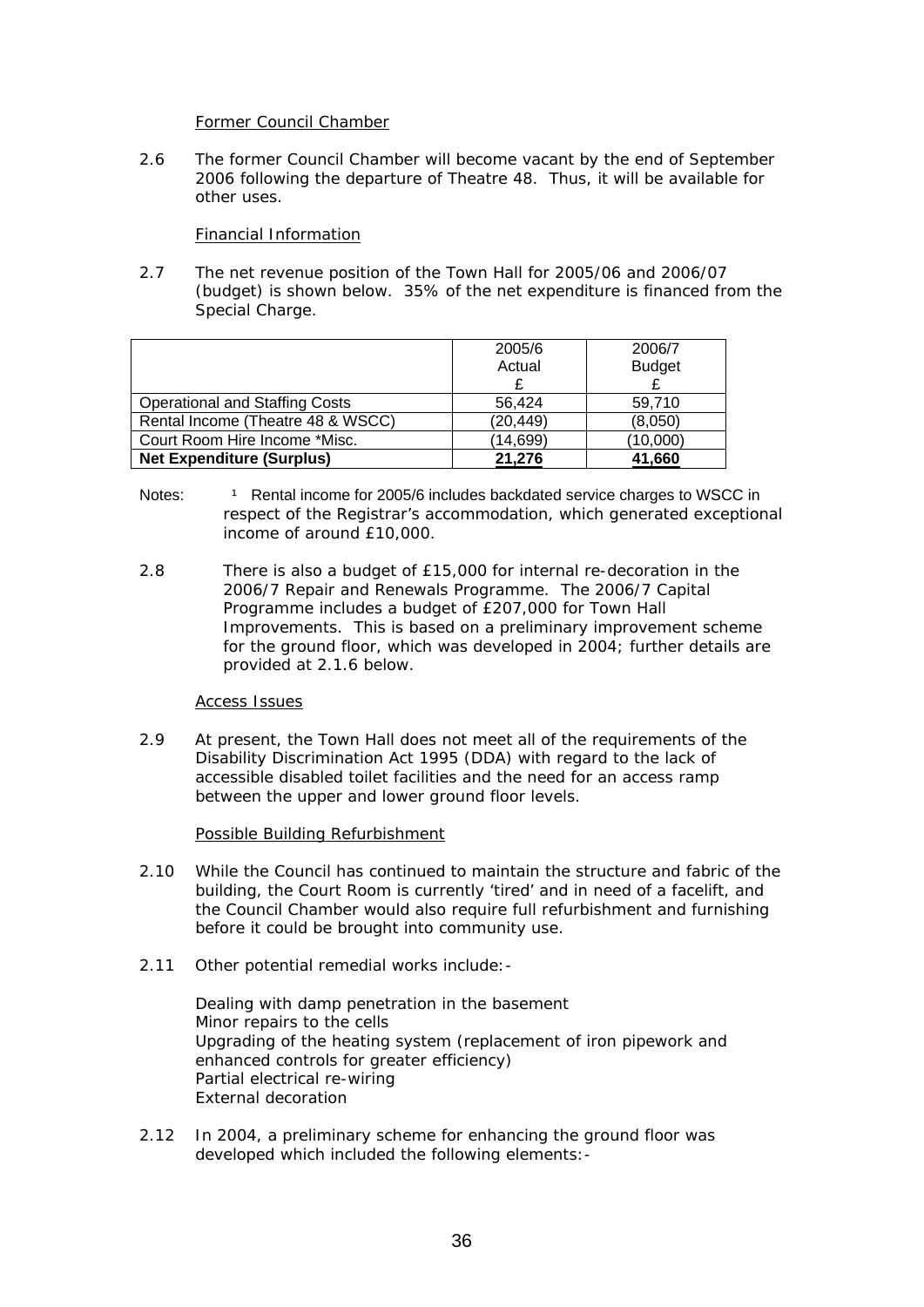- New disabled toilet
- Revised kitchen layout
- Ramp for disabled access between upper and lower ground floor levels
- Glazed lobby with automatic doors to front entrance
- Installation of two windows to the front elevation
- Internal redecorations and floor coverings
- Revised external access to the front entrance
- 2.13 The works were costed at £207,000 (assuming commencement in Autumn 2004). At current pricing levels, the estimated cost is £227,000.
- 2.14 Planning and Listed Building applications were submitted in respect of this scheme; however, following concerns expressed by members, the consideration was initially deferred and subsequently the applications were withdrawn.
- 2.15 In addition, provision of a platform lift linking ground and first floors (in the space occupied by the existing secondary staircase) was costed at £72,000 in February 2005 (estimated cost at current prices is £77,000). This would be needed to meet the requirement of the DDA if extended community use is to be made of the former Council Chamber.

## Planning Statement

- 2.16 The Town Hall is a Grade II listed Building with strong architectural lines and features. It forms one of a group of important Listed Buildings within South Street, the Causeway and the Market Square which are located within the Horsham Conservation Area. The Market Square forms part of the Town Centre shopping frontage.
- 2.17 The use of the building does not fall directly into any one category of the Town and Country Planning (Use Classes) Order 1987 but comprises a mix of Class D1 (Non –residential institutional uses) and Class D2 (Assembly and Leisure Uses). The Registrars' accommodation at the rear of the building, with its own entrance forms a separate planning unit.
- 2.18 Government advice with respect to the use of Listed Buildings as set out in PPG15 – Planning and the Historic Environment explains that the best way to secure the upkeep of Listed Buildings is to keep it them in active use. The guidance recognises that for the great majority of Listed Buildings this must mean economically viable uses and that this will often necessitate some degree of adaptation. This approach is reflected in local plan policy, with both the West Sussex Structure Plan and the Horsham District Local Plan recognising the importance of balancing the future use of a Listed Building against the impact on the special architectural and historic interest of the building in question.
- 2.19 Planning permission would be required for the use of the property as a restaurant and as a Folk Arts Centre. Listed Building Consent would be required for internal and external alterations to the building.
- 2.20 Should the Council decide to pursue either of these options formal applications for planning permission and listed building consent would be needed.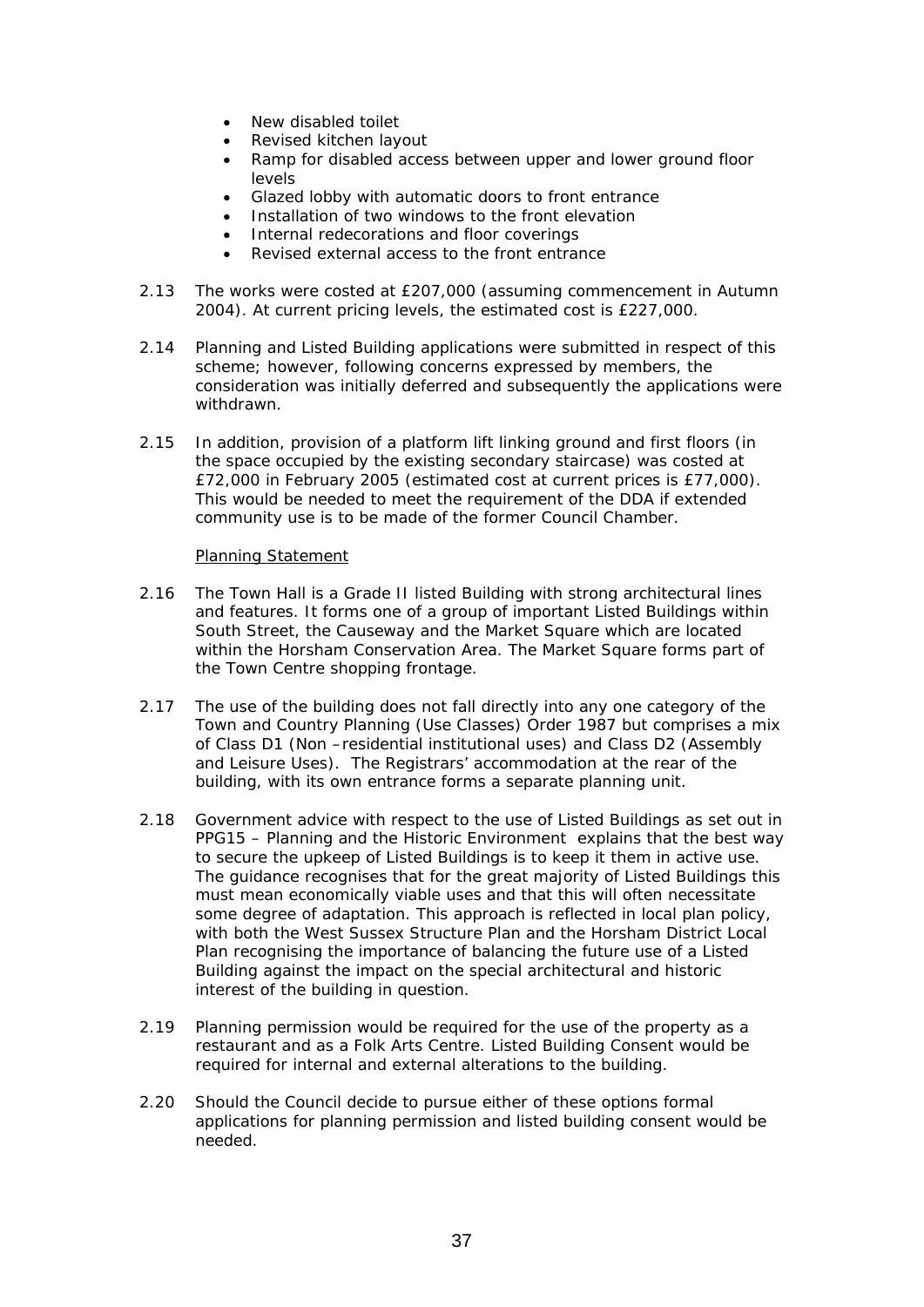## 3.0 **CONSIDERATION OF FUTURE USAGE**

Option 1 – Continuation of current arrangements

- 3.1 As previously identified, usage of the Court Room has reduced over recent years. This is partially a result in the reduction in hires for sales (for which the Town Hall is particularly well located), but also reflects the availability of additional halls and spaces for hire for general community purposes.
- 3.2 A list of halls/spaces for hire in the Horsham area appears at Appendix A. A significant number of these provide better facilities for a range of uses than the Town Hall currently does, in terms of spaces of varying sizes, ancillary facilities (kitchens, toilets, entrance halls, bar and catering services, etc) and access to onsite car parking. The significant advantage that the Town Hall has, is its town centre location which makes it attractive for sales and other commercial type uses which benefit from the general footfall around Market Square.
- 3.3 It is considered that building improvements as identified previously which would be funded by the Council and freeing up of the Council Chamber, together with enhanced promotion and marketing would lead to an increase in hirings. The risk associated with this approach is that despite improvements and enhanced promotion, demand and usage remains at a low level.

#### Option 2 – Further examination of Commercial option

- 3.4 Since the last Council meeting, preliminary discussions with a potential operator have indicated that there is a strong probability that the Council would be able to agree a lease for restaurant use, including provision for gallery space. Terms would be subject to negotiation, however, an annual rental income of around £60,000 p.a is considered to be achievable, with the operator undertaking responsibility for building conversion and improvement works (an initial rent free period of six months would be required). However, it is unlikely that an operator could be attracted if only partial occupancy of the Town Hall is available; therefore the relocation of the Registrars will be necessary if this option is to be pursued.
- 3.5 Potential risks associated with this option include:-
	- (i) Initial inability to let the building (now considered unlikely).
	- (ii) Commercial use failing leaving the building unoccupied.

#### Option 3 - Folk Arts Centre Proposal

3.6 This proposal has been submitted by a consortium of organisations including Blue Flash Music Trust, Horsham Folk Club, Horsham Folk Dance Group and a number of other local groups. The consortium has utilised the Blue Flash Music Trust's charitable status to form the Community Arts Trust. The proposal is based on utilising the available spaces flexibly for rehearsals, performances and other uses. In addition, the establishment of a cafe/bar is proposed in the ground floor which the Group claims would make the building more attractive to potential users and provide for extended public access. On balance the Advisory Group Members' recommendations to the Cabinet Member favoured this proposal over a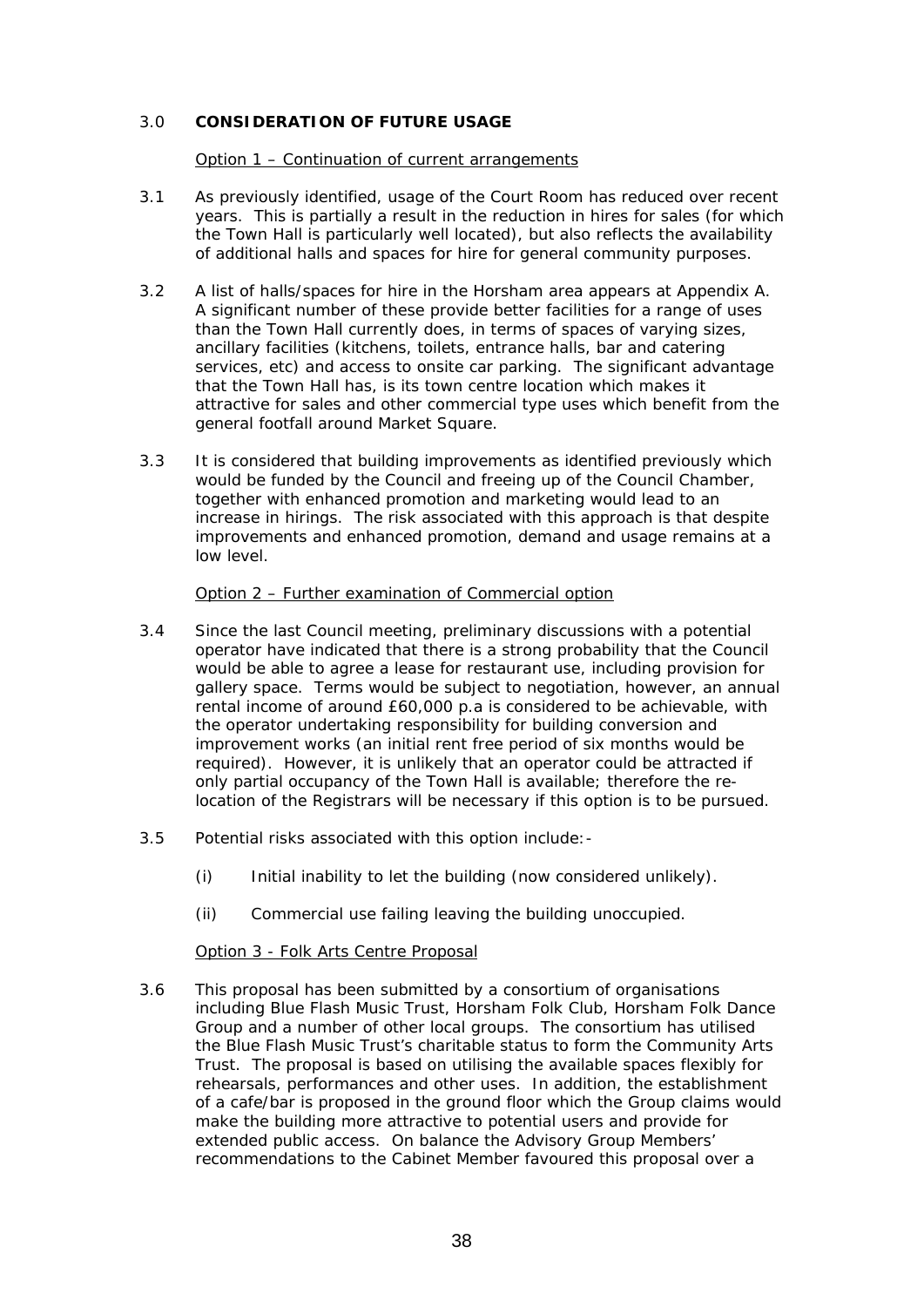proposal for a Creative Arts Centre for reasons, which are set out in more detail in the report to Cabinet on 29<sup>th</sup> June 2006.

- 3.7 Officers have met with the Group's project manager subsequent to the Council Meeting on 19<sup>th</sup> July. Further information has been provided on potential sources of funding and set up costs.
- 3.8 Overall, a considerable amount of information has been provided by the Folk Arts Group in support of their proposal. In summary, the group claims that through management by a community based, voluntary organisation for which there is a substantial amount of local support, the building could attract far greater use than currently. While there would be a focus on 'folk arts' activities, which have a strong tradition in the Horsham area, the building would also be available for a wide range of other uses, including current activities such as sales, meetings, training events, etc. The group considers that by introducing a revised pricing structure, which will be more sensitive to prospective hirers' needs, and by improving the services available to hirers (e.g. through on-site staffing, availability of refreshments, equipment provision, etc) a substantial increase in use should be achievable.
- 3.9 Voluntary input into the management and operation of the building would be essential in order to keep costs at an affordable level and enable the operation to at least breakeven.
- 3.10 The offer of a long lease from the Council at a nominal rent would be required, in order that the Group could pursue significant grant aid towards building alterations and other set up costs from external funding bodies.
- 3.11 The Group has engaged the services of a professional fundraiser who has advised that he considers the project to be 'well placed' to obtain funding for both capital (set-up) costs and revenue funding. The Group submitted an outline proposal to the National Lottery "Reaching Communities" Fund indicating that £50,000 was sought towards capital costs. The Fund Administrators reviewed the proposal and advised that the Reaching Communities Committee might award a grant. The Group were invited to submit a full application but have not been in a position to do so. The Group now consider that the new National Lottery "Community Buildings" Fund offers a better avenue for capital funding and the "Reaching Communities" is a potential source of revenue funding for an initial 3 year start-up period.
- 3.12 Most recently, the Group has suggested that should the Council agree to its proposal, it would seek a £200,000 loan at favourable interest rates from the Council, which it would expect to be able to repay fully within two years of operation. The loan would fund the necessary building alteration and start-up costs; however, this approach would seriously prejudice the Group's ability to raise external funding for capital costs as most funding bodies will not consider "retrospective" applications for expenditure already incurred or committed; therefore, the Group's ability to repay the loan would be difficult to achieve.
- 3.13 The Group has indicated that it would have a strong preference for possession of the whole building, although it considers a viable operation could be established with the Registrars' remaining in their current accommodation. In fact, they suggest this could open additional income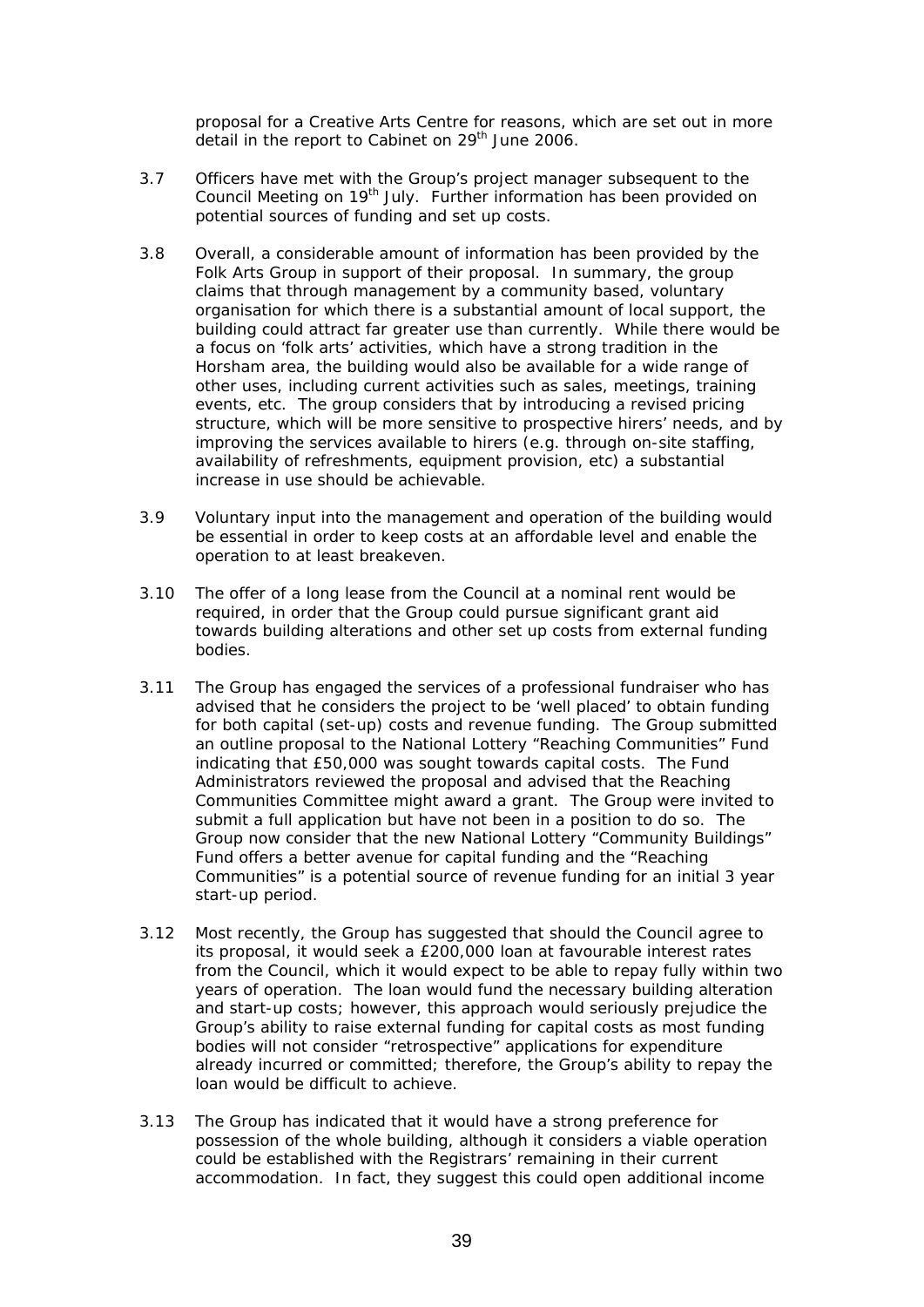generating potential for the Group to provide accommodation, catering and entertainment for wedding receptions and to host wedding fairs.

- 3.14 However, the Group's business plan is based on availability of the whole building and continued occupancy by the Registrar's Service would have the following effects:-
	- (i) Reduce spaces available for use/hire thus reducing income potential.
	- (ii) Necessitate additional building works to those identified and costed e.g. office space would need to be created in the basement and a disabled toilet provided in the Court Room/Kitchen area (this would also impinge on the proposal for use of this space for a cafe/bar and general purpose hall).
	- (iii) Possible impact on the range of programmed activities in order to avoid disturbance/conflict to the Registrar's Service.
- 3.15 There are a number of risks associated with the Folk Arts Centre proposal including:-
	- (i) The ability of the Group to raise funding to cover necessary building alterations (e.g. access improvement) and initial set-up costs.
	- (ii) The ongoing viability of the operation to meet day to day running costs and the maintenance costs associated with this listed building.
	- (iii) The impact on other local venues resulting from the transfer of existing activities to the Town Hall.
	- (iv) In the event of no collateral being provided, any loan to the Group would be at the Council's risk. Whilst there is £207,000 in the budget for capital works, any building improvements undertaken by the Group may not be appropriate for alternative uses should their venture not succeed in the longer term.

## 4.0 **Registrar's Service**

- 4.1 It is considered that the Registrar provides a valuable service to the local community which should continue to operate from an accessible location in or adjacent to Horsham Town Centre.
- 4.2 Registrar's Service Usage
	- (i) Marriages and Civil Partnerships

Around 250 marriages take place at the Town Hall per annum. The Town Hall remains a popular venue despite many more venues being licensed for civil ceremonies.

More marriages take place in summer than winter. Most marriages take place on Fridays and Saturdays, but ceremonies also take place on other days of the week.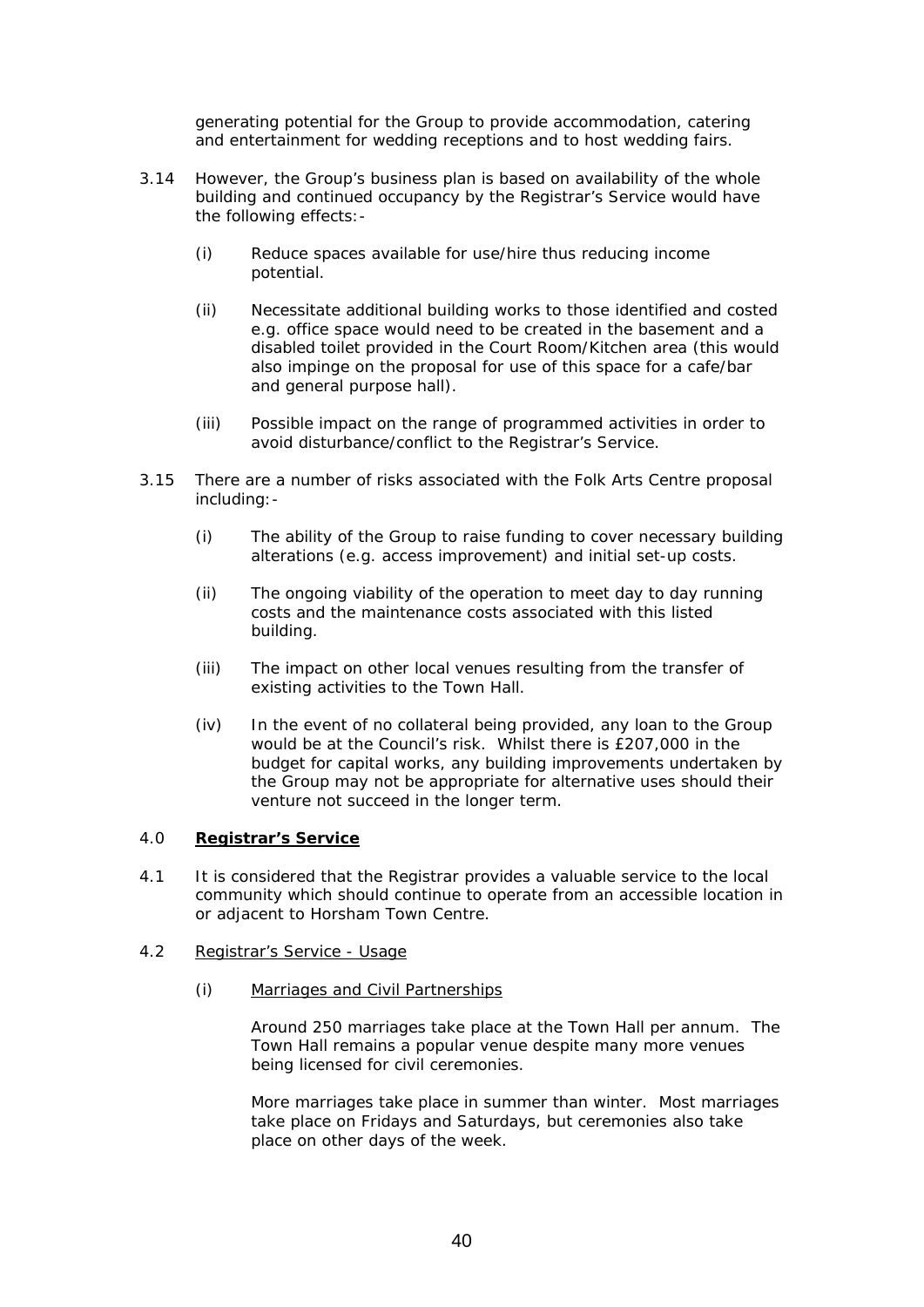The Superintendent Registrar estimates that around 60 civil partnership ceremonies will take place at the Town Hall in 2006.

(ii) Births and Deaths

Around 700 births and 400-450 deaths are registered through the Horsham Office per annum.

- 4.3 West Sussex County Council has a secure tenancy of the two ground floor offices and waiting room occupied by the Registrar's Service; in addition WSCC has a licence to use the first floor marriage room. However, it is likely that the County Council could substantiate a claim that its occupancy of the marriage room, in effect, constitutes a secure tenancy.
- 4.4 The current combined rental and licence fee is £5,225 p.a. In addition, a service charge based upon a proportion of specified costs (rates, energy, water, cleaning etc) is payable, this charge was £2,800 in 2005/6. The rental and licence fee are due for review and a revised figure of around £7,000 p.a. (plus service charge) is likely to be achievable.
- 4.5 Discussions have taken place with Senior WSCC officers regarding the possible re-location of the Registrar's Service. Alternative locations have been suggested, however, it is clear that at this juncture the County Council would not accept an alternative which, in their view, is less suitable than the Town Hall in terms of location, accessibility and the accommodation available.

## 5.0 **NEXT STEPS**

- 5.1 The continued occupancy of the Town Hall by the Registrar's Service would rule out the commercial use (restaurant) option, it is also considered that it would adversely affect the viability of the Folk Arts Centre option for the reasons identified earlier in this report. In this situation, it is recommended that the most appropriate course of action would be as follows:-
	- (a) Continue to make the Court Room available for general community use.
	- (b) To make the former Council Chamber available for community use.
	- (c) Develop and, subject to Council approval, planning permission, and listed building consent, implement proposals to undertake improvement works to the Town Hall to achieve DDA compliance and make it more attractive.
	- (d) Review management and marketing arrangements with a view to achieving a substantial improvement in use and income.
- 5.2 On this basis, the building would provide the potential for an enhanced range of uses including, for example, some of those envisaged in the Folk Arts Centre proposal.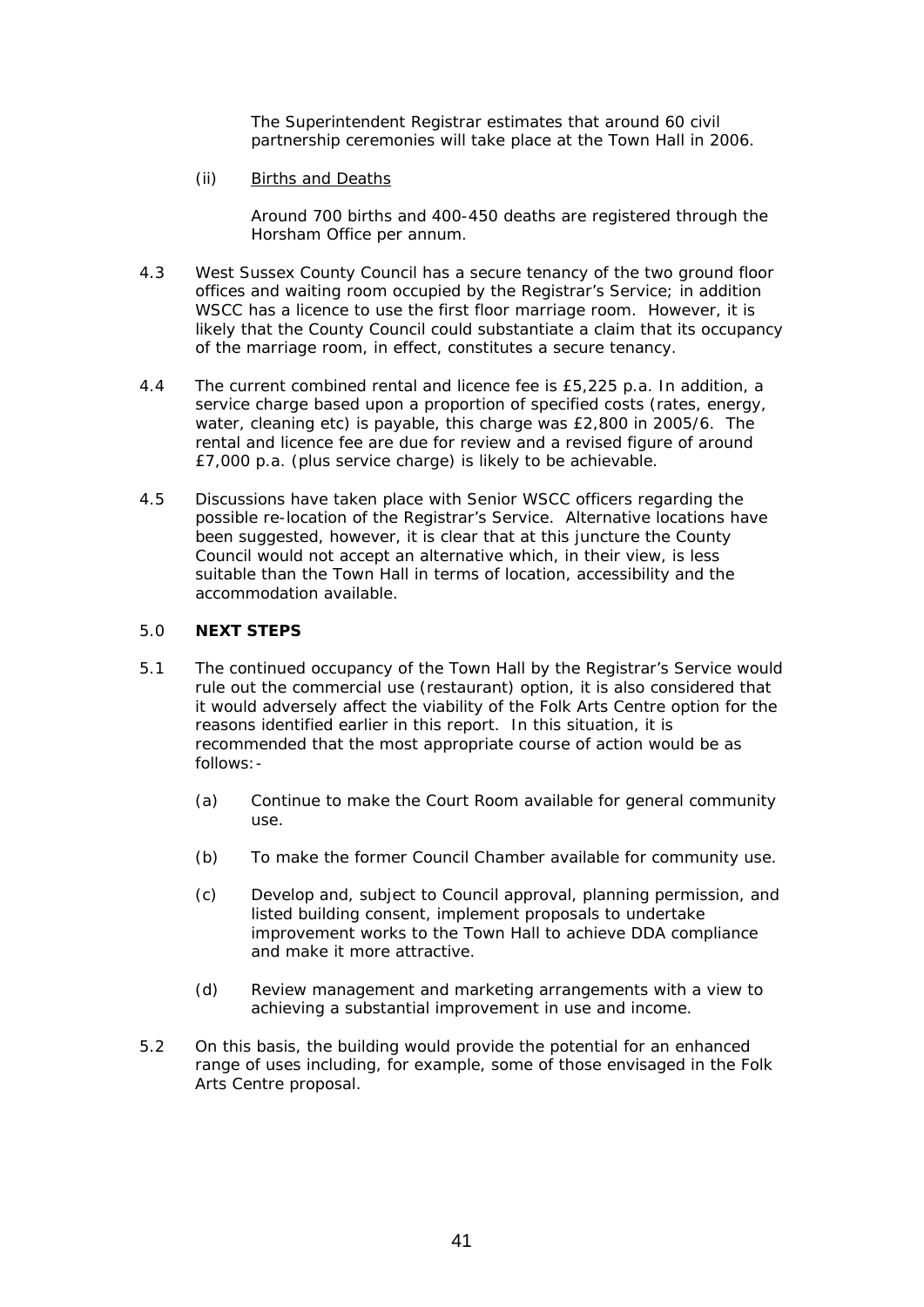## 6. **OUTCOME OF CONSULTATIONS**

- 6.1 Over recent years, a number of public consultation exercises have been undertaken with regard to the future of the Old Town Hall; these have included the Council's "Visions" exhibitions in 2002, 2003 and 2004, and a straw poll organised by the West Sussex County Times in October 2005. Amongst those members of the public who have responded to these consultations, there has been a strong emphasis on maintaining public access to the building.
- 6.2 Comments have been sought from Denne, Forest and Trafalgar Neighbourhood Councils. A statement has been received from Denne Neighbourhood Council which is attached as Appendix B. Any further feedback will be reported.

## 7. **OTHER COURSES OF ACTION CONSIDERED BUT REJECTED**

7.1 Not applicable.

## 8. **STAFFING CONSEQUENCES**

8.1 There are no direct staffing consequences arising from this report.

## 9. **FINANCIAL CONSEQUENCES**

9.1 Subject to the Council's decision , the capital cost of improvement works will be identified and necessary approvals sought. It is considered that there is potential to increase income from lettings and hire of the accommodation and this will be built into the revised revenue budget for 2006/7 and future years revenue budgets.

## 10. **HOW THE PROPOSED COURSE OF ACTION WILL PROMOTE HUMAN RIGHTS**

10.1 The steps proposed are intended to protect residents' rights to private and family life and there is no conflict with other articles of the Convention.

## 11. **HOW THE PROPOSAL WILL HELP TO REDUCE CRIME AND DISORDER**

11.1 There are no direct implications for crime and disorder although access and security issues will have to be considered when a detailed proposal is developed.

## 12. **HOW THE PROPOSAL WILL HELP TO PROMOTE RACE RELATIONS**

12.1 The facilities and services at the Town Hall will be available to everyone on an equal basis.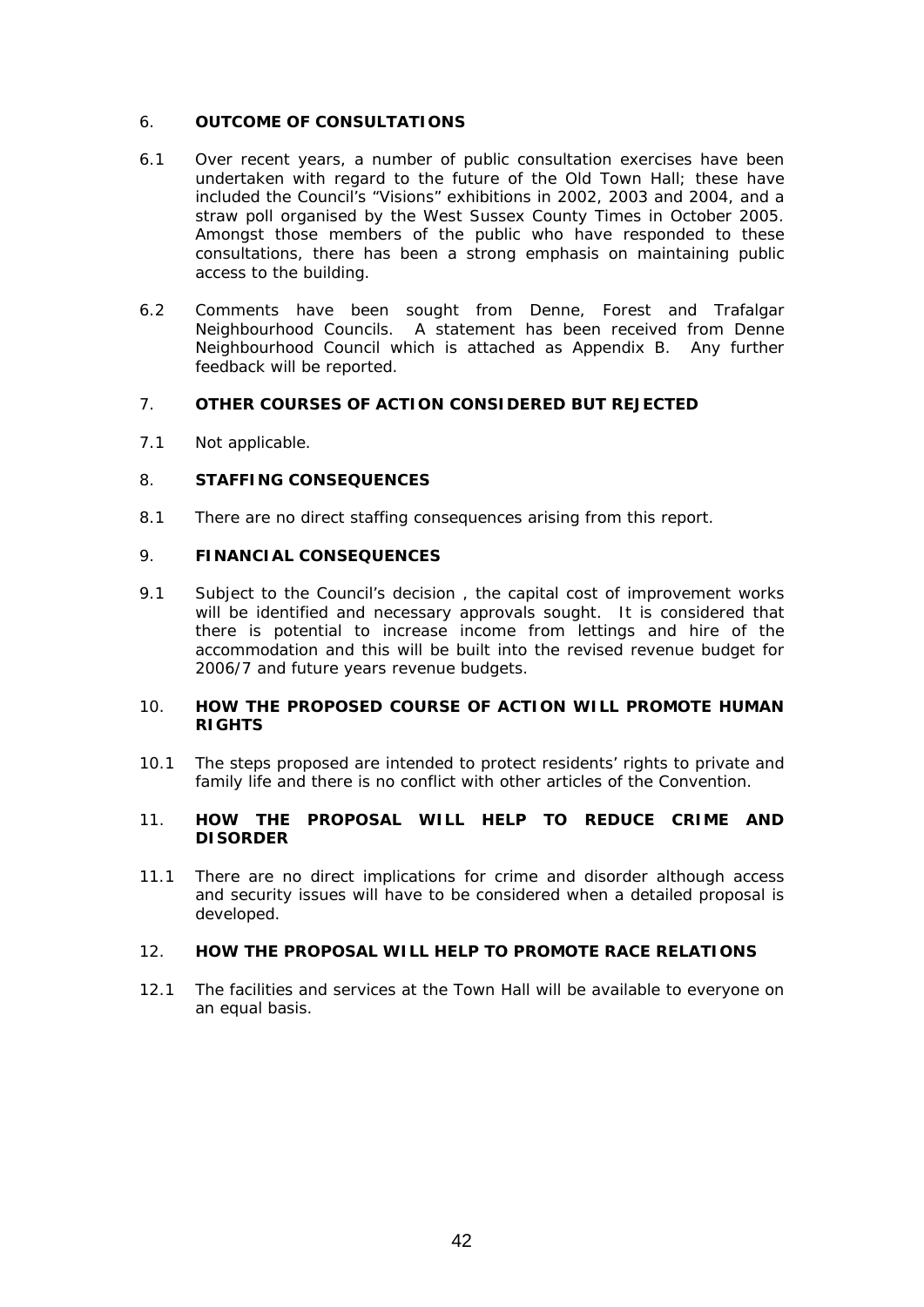# **APPENDIX A**

# **LIST OF HALLS/SPACES FOR HIRE IN THE HORSHAM TOWN AREA**

|                                      | <b>Maximum</b>  |
|--------------------------------------|-----------------|
|                                      | <b>Capacity</b> |
| Parish Barn in the Causeway          | 120             |
| David Bryce Centre                   | 35              |
| Drill Hall, Denne Road               | 400             |
| <b>Holbrook Club</b>                 | 300             |
| <b>Holbrook Tithe Barn</b>           | 60              |
| Holy Trinity Church Hall             | 100             |
| Horsham Park Barn                    | 60              |
| Methodist Hall, London Road          | 150             |
| The Normandy Centre, Denne Road      | 100             |
| <b>North Heath Hall</b>              | 240             |
| Red Cross Hall, Rushams Road         | 75              |
| Roffey Millennium Hall, Crawley Road | 300             |
| <b>Roffey Social and Sports Club</b> | 450             |
| Salvation Army Hall, Booth Way       | 120             |
| Youth Centre, Hurst Road             | 250             |
| Youth Centre, Needles                | 200             |
| Youth Centre, Holbrook               | 50              |
| 'Y' Centre, Albion Way               | 100             |
| Innes Memorial Hall, Roffey          | 60              |
|                                      |                 |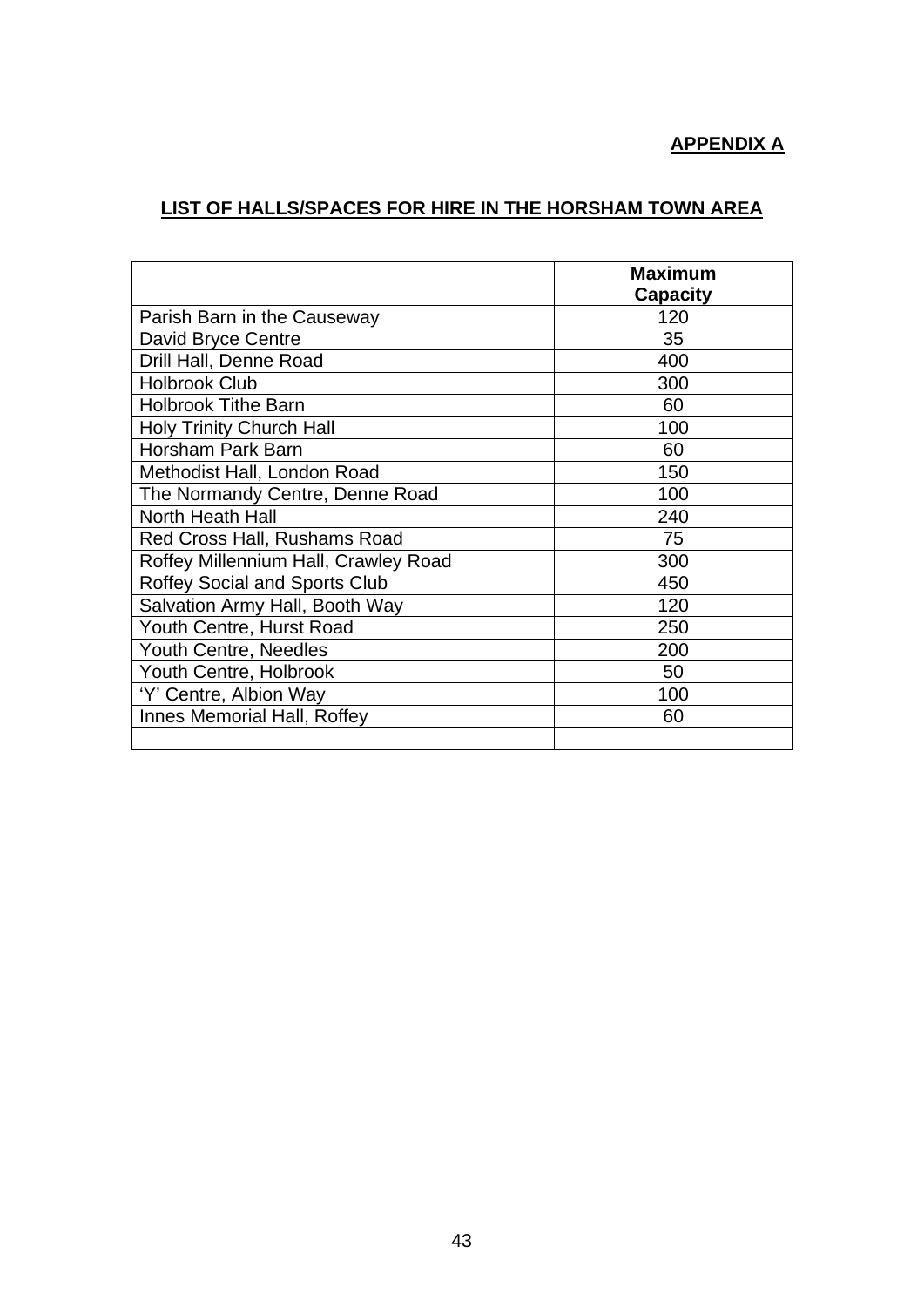## **APPENDIX B**

## **Denne Neighbourhood Council Future Use and Management of Horsham Town Hall**

In February 2005, the Horsham Town Neighbourhood Appraisal was produced. This document was produced by the three Neighbourhood Councils, in consultation with the local community.

A number of action plans were identified in the Appraisal, which sought to address issues, which had been raised during the consultation period. One of the issues identified was "Promote the use of the Drill Hall, Park Barn and Town Hall for more general use by the public." Denne Neighbourhood Council has always considered that the Town Hall, in particular, should remain as a public facility.

Last year a number of our members visited the Town Hall to ascertain the overall state of the building. We did this as a result of a number of proposals, which were available relating to the future use of the building. Quite clearly, some of the areas are in need of work and we were surprised by the poor state of parts of the building, bearing in mind that the building has been within the custody of Horsham District Council.

When the three proposals emerged for the future use of the building it appeared to the Neighbourhood Council that the Folk Arts Centre was an appropriate option but also with a provision for general public use. We were keen to ensure that the working group of District Councillors agreed a solution which broadly supported our Neighbourhood Council Action Plan. The Town Hall's future has been under consideration for some two years. Now at the eleventh hour a proposal has emerged for a restaurant, without any formal consultation with the Neighbourhood Councils, this makes a mockery of the work undertaken by the working group and we believe that the whole process has been badly mismanaged by the District Council.

None of the members of our Neighbourhood Council is in favour of a restaurant. There is no requirement for a restaurant and our discussions with residents have also enforced our views. The overwhelming view is "not another restaurant!" We agree with this view. We cannot see any good reason

We also feel very strongly that the future of the Town Hall is an issue for the elected representatives of the Town and not for those from the parished areas. Councillors from outside the Town are driving the requirement for a restaurant, when in fact those of us in the Town have no influence upon what happens in the parishes. We are sure that the other Neighbourhood Councils would concur with this view.

Another significant area is that of the original gift of the Town Hall to Horsham residents. We have gathered a considerable amount of information relating to the gift, which was for public use and we believe that a commercial deal would be completely out of order. We can supply information if required.

As we are opposed to the establishment of a restaurant, one of our members would wish to attend the Council Meeting on 13 September to express our views.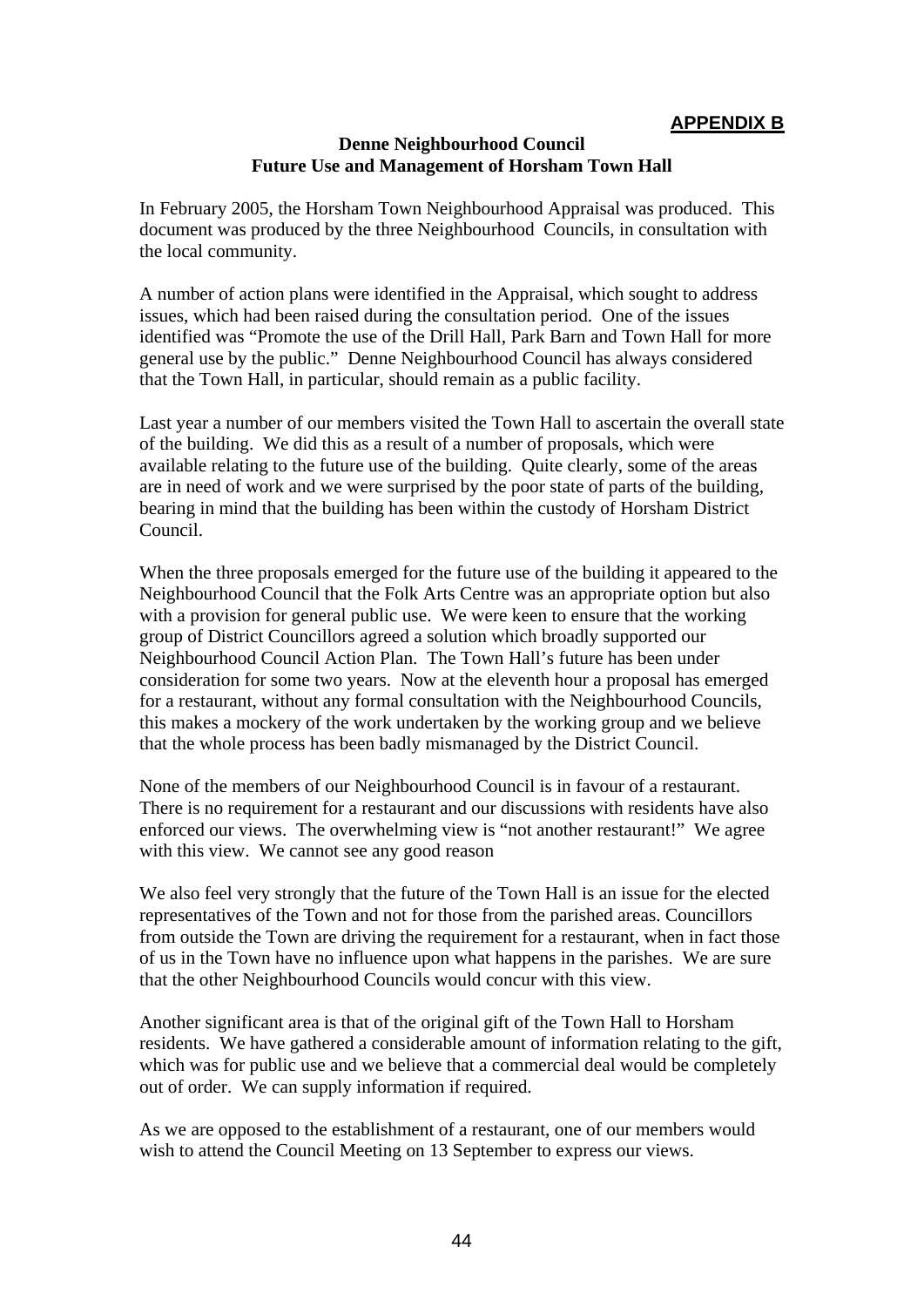## **SUSTAINABILITY APPRAISAL CHECKLIST FOR REPORTS**

Please assess the Reports proposals and decide how far the following Statements will be met by the proposals, by rating the extent. The five Statements are the Governments Sustainability Guiding Principles, and the *Council's Key Themes* have been incorporated into these five Objectives.

# **Name of Proposal Future Use and Management of the Town Hall Date: 13th September 2006 Name of Officer: Jim Gee**

|                                                         |                          | <b>POSITIVE</b> |                |                        | <b>NEGATIVE</b> |               |                |
|---------------------------------------------------------|--------------------------|-----------------|----------------|------------------------|-----------------|---------------|----------------|
| <b>ASPECT OF SUSTAINABILITY/</b>                        | <b>Maximum</b>           | <b>Medium</b>   | <b>Minimum</b> | <b>Not Relevant</b>    | <b>Minimum</b>  | <b>Medium</b> | <b>Maximum</b> |
| <b>GUIDING PRINCIPLES</b>                               | 10 points                | 5 points        | 1 point        | 0 points               | -1 point        | -5 points     | -10 points     |
| 1). Living Within Environmental Limits                  |                          |                 |                |                        |                 |               |                |
| Protecting Our World                                    |                          | 5               |                |                        |                 |               |                |
| Helping You To Have Your Say                            |                          |                 |                |                        |                 |               |                |
| 2). Ensuring a Strong, Healthy and Just Society         |                          |                 |                |                        |                 |               |                |
| <b>Building Sustainable Communities</b>                 |                          |                 |                |                        |                 |               |                |
| <b>Securing Affordable Homes</b>                        |                          |                 |                |                        |                 |               |                |
| <b>Promoting Good Health</b>                            |                          |                 |                |                        |                 |               |                |
| 3). Achieving A Sustainable Economy                     |                          |                 |                |                        |                 |               |                |
| Helping Businesses To Succeed<br>Protecting Our World   |                          | 5               |                |                        |                 |               |                |
| Helping You to Have Your Say                            |                          |                 |                |                        |                 |               |                |
| 4). Promoting Good Governance                           |                          |                 |                |                        |                 |               |                |
| <b>Building Sustainable Communities</b>                 |                          |                 |                |                        |                 |               |                |
| <b>Managing Our Resources</b>                           |                          | 5               |                |                        |                 |               |                |
| Helping You To Have Your Say                            |                          |                 |                |                        |                 |               |                |
| 5). Using Sound Science Responsibly                     |                          |                 |                |                        |                 |               |                |
| Protecting Our world                                    |                          |                 |                |                        |                 |               |                |
| Helping You To Have Your Say                            |                          |                 |                |                        |                 |               |                |
| <b>TOTALS</b> (add up column points)                    |                          |                 |                |                        |                 |               |                |
| <b>GRAND TOTAL</b> (sum of all TOTALS)                  |                          |                 |                | 15                     |                 |               |                |
| <b>STAR RATING</b>                                      | $30-40$ points = 5 Stars |                 | <b>HHHHHH</b>  | Excellent              |                 |               |                |
|                                                         | 20-29 points $=$ 4 Stars |                 | <b>HHHH</b>    | Very Good              |                 |               |                |
| 10-19 points = $3$ Stars<br>points $= 2$ Stars<br>$5-9$ |                          | <b>HHH</b>      |                | Good                   |                 |               |                |
|                                                         |                          | <b>HH</b>       |                | <b>Moderately Good</b> |                 |               |                |

The goal of sustainable development is to enable all people throughout the world to satisfy their basic needs and enjoy a better quality of life without compromising the quality of life of future generations".<br>Securing the Securing the Future – delivering UK Sustainable Development Strategy 2005